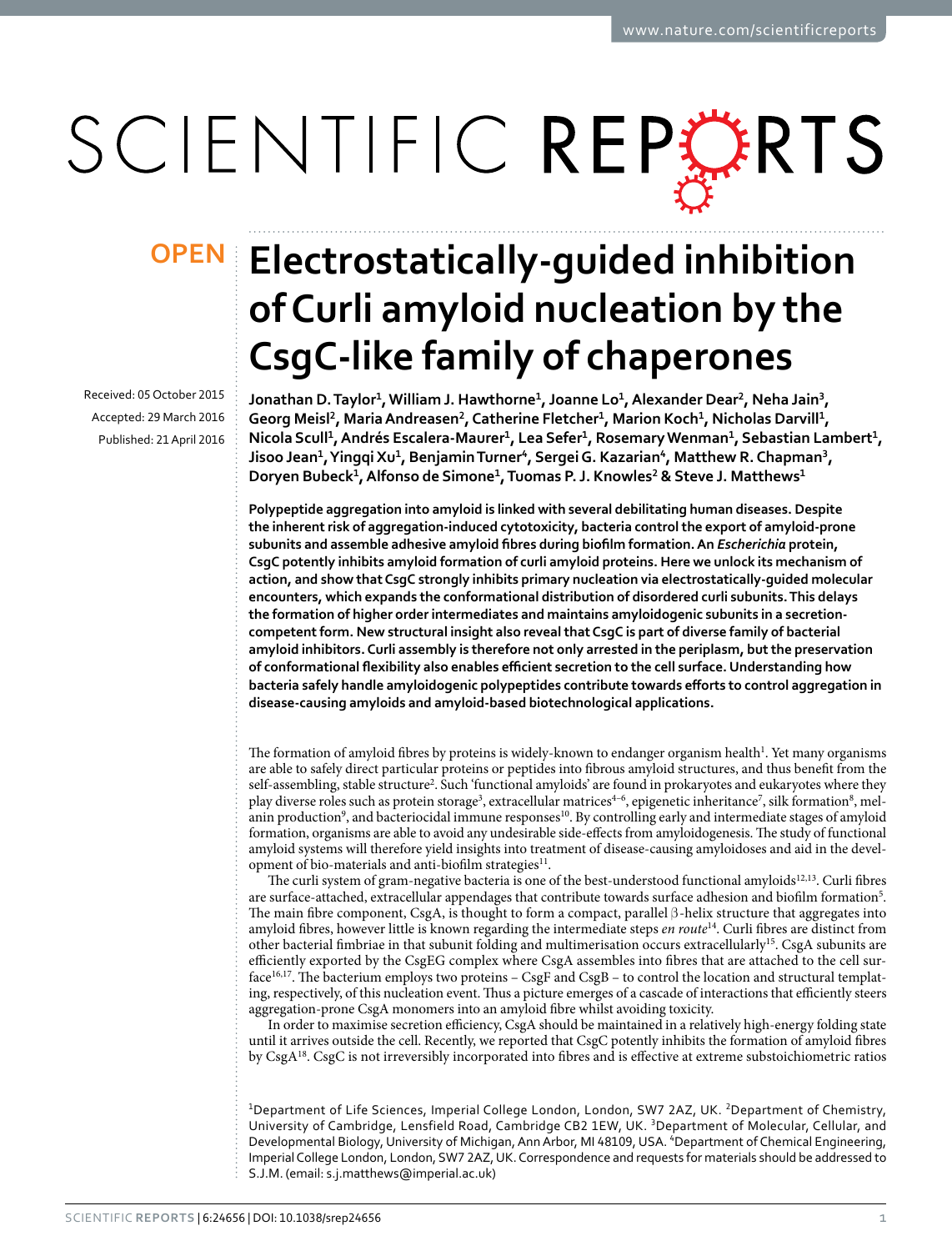



(i.e. even in a  $10^2-10^3$  molar excess of CsgA). Discouraging inappropriate amyloid intermediates from forming in the periplasm would not only benefit secretion but also cell vitality as early oligomeric species are often cytotoxic<sup>19</sup>. Thus dealing with oligomers – either by reconfiguring, dissociating, or capping them – could be a way by which CsgC efficiently inhibits amyloid formation. In this report we provide new insight into the mechanism of CsgC inhibition. We extend this family of amyloid inhibitors and identify CsgH as a new member despite limited sequence homology. We also present kinetic, biochemical, and biophysical analyses and unveil the mechanism by which CsgC and CsgH affect amyloid formation.

### **Results**

**CsgH and CsgC adopt the same structural fold.** Until recently the curli operon was only known to be present amongst Enterobacteriales, eminently within Escherichia and Salmonella. A search of sequence databases revealed that curli-like operons occur throughout several bacterial kingdoms, albeit with a greater degree of genetic diversity<sup>12</sup>. Outside of  $\gamma$ -proteobacteria, the standard twin operons consisting of csgDEFG and csgBAC are generally unified into a single, minimal operon that lacks clear homologues of csgC and the master biofilm regulator csgD. An additional gene was also identified within α -proteobacteria, termed csgH, which bears little sequence homology to other curli genes<sup>12</sup>. However, when considering likely secondary structure, putative disulphides, and genetic location (adjacent to the subunit genes), CsgH display some resemblance to CsgC (Fig. S1).

To shed more light on this intriguing similarity used sequential iterations of PSI-BLAST to obtain 299 unique CsgC/CsgH sequences. These homologues were clustered in two dimensions according to pair-wise sequence similarity using CLANS (Fig. 1). We define a protein as a CsgC-like or CsgH-like according to its disulphide bonding pattern (i.e. CsgC homologues have a C  $\times$  C motif whereas the cysteines are distant in sequence within CsgH homologues). CsgH was initially discovered in  $\alpha$ -proteobacteria, however there are also distinct sub-families in  $\gamma$ -, β-, and δ-proteobacteria as well as *Bacteroidetes*. The detectable sequence similarity between CsgH and CsgC suggests that they may share the same ancestral origins. It is also worth noting that CsgH sequences are far more diverse than CsgC, which likely reflects the nature of its substrate, CsgA. CsgA sequences are extremely varied in strains carrying CsgH-like genes, with variations in operon organisation and numbers of amyloid repeats and even the number of curli subunits, and this is particularly notable for the Bacteriodetes<sup>12</sup>.

Since CsgC and CsgH display significantly different sequences, we elucidated the structure of CsgH using nuclear magnetic resonance (Fig. 2A–C and Table 1). The structure reveals seven β -strands arranged in an identical configuration to CsgC. One notable difference is the location of the disulphide bond, which staples the N- and C-terminal strands together in CsgH (Fig. S1). Structural alignment between CsgH and CsgC (rmsd =  $2.6 \text{ Å}$ ) underlines their similarity despite the level of sequence identity being below 20%. In fact, the most similar structure to CsgH within the current PDB archive is CsgC.

**CsgH is a functional homologue of CsgC.** Conservation of structure between CsgC and CsgH may indicate that they utilise this particular fold for the same function, or it could reflect the stability of this ancient protein fold. The fact that no operons exist containing both *csgC* and *csgH* is also supportive of functional homology. Previous studies have shown that CsgC is a potent inhibitor of CsgA amyloid formation<sup>18</sup>. We therefore tested whether CsgH has analogous inhibitory properties using the Thioflavin T (ThT) fluorescence assay to monitor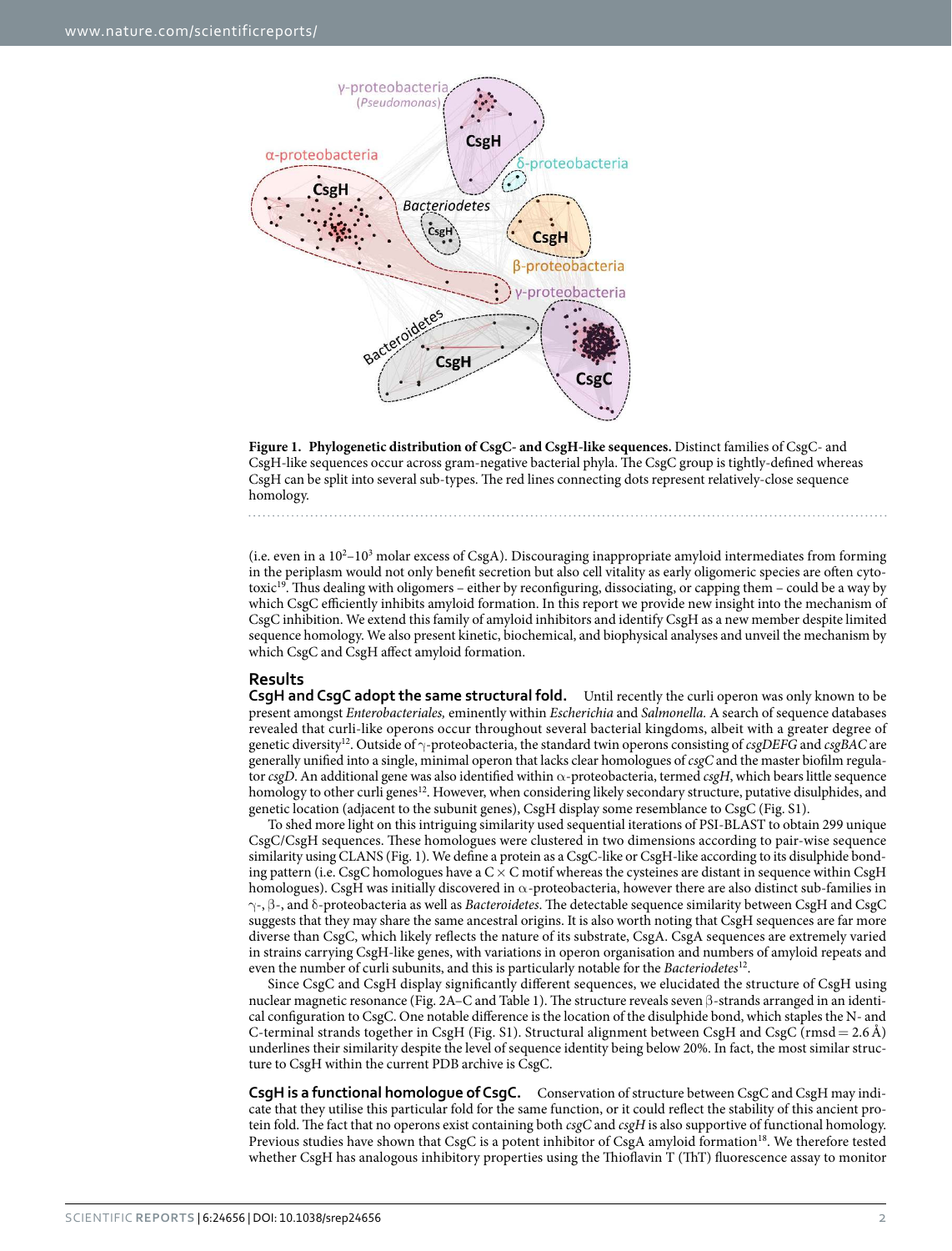



its effect on CsgA amyloid formation. Indeed, recombinant CsgH from Rhodopseudomonas palustris was able to inhibit amyloid formation of E. coli CsgA in a dose-dependent manner at potencies similar to CsgC (Fig. 2D–E).

Given that CsgC and CsgH can inhibit the fibrillation of amyloidogenic proteins outside of their natural curli operon we tested their effectiveness against a unrelated bacterial amyloid protein: FapC from Pseudomonas aeruginosa<sup>4</sup>. Using the ThT assay we mixed samples of recombinant FapC with CsgC (or CsgH) at a range of substoichiometric molar ratios. Remarkably both proteins were potent inhibitors of FapC amyloid formation, with CsgH being slightly more effective than CsgC (Fig. 2F).

**CsgC delays the appearance of fibrillar structures** *in vitro***.** To determine at what stage in amyloid formation CsgC functions, we explored negative-stain electron microscopy to provide a qualitative visualization of CsgA aggregation. Images were recorded at 0, 0.5, 1, 2, 3, 5 and 22 hours post-purification (Fig. 3A; Fig. S2). CsgA fibrils are observed already at the 0.5 hour time point in the absence of CsgC. Extended CsgA fibres at later time-points exhibit a high degree of plasticity (Fig. 3A). However, constituent double filaments were sufficiently thin, linear and homogenous (~10 nm diameter) to be studied by single-particle analysis. Short segments of double filaments were extracted, aligned and classified. In contrast to the helical architecture observed for RepA oligomers<sup>20</sup> and amyloid β-protein protofibrils<sup>21</sup>, 2D class averages of CsgA filaments showed stacked parallel lines lacking a clear helical structure (Fig. 3C). Filaments are seen exhibiting a twist, however the repeat unit was too large and variable for helical parameters to be assigned.

To give a visual appreciation of the effect of CsgC on CsgA fibre formation, an equivalent time course was performed in parallel in the presence of the inhibitor at a substoichiometric molar ratio of 1:200 (Figs 3B and S2). In contrast to CsgA alone, early time-points showed fewer higher-order assemblies. The presence of small fibre networks became prevalent only at around the 2 hour time point and later. These data suggest that CsgC interacts either with bulk, monomeric CsgA to inhibit the subsequent formation of higher order species, or with intermediates on the pathway to the formation of the oligomers. Single-particle analysis of double filaments formed by CsgA in the presence of CsgC did not reveal any structural differences compared to those formed by CsgA alone (data not shown). In support of this, we obtained both CD and ATR-FTIR spectra of CsgA amyloid fibres formed in the presence or absence of CsgC and observed no significant difference between the two sets of spectra (Fig. 3D,E).

**Chemical kinetics reveals CsgC inhibits primary nucleation and elongation of CsgA.** We further explored the mechanism of CsgC inhibition of CsgA amyloid formation by analysing the kinetics of CsgA fibril formation in the presence and absence of CsgC. The kinetics of ordered amyloid aggregation reactions can be described mathematically by considering distinct steps that lead to formation of mature fibres from monomeric subunits; nucleation, elongation and, where relevant, secondary nucleation and fragmentation<sup>22</sup>. Different integrated rate laws describing the kinetics are obtained, dependent upon the presence or absence of each of these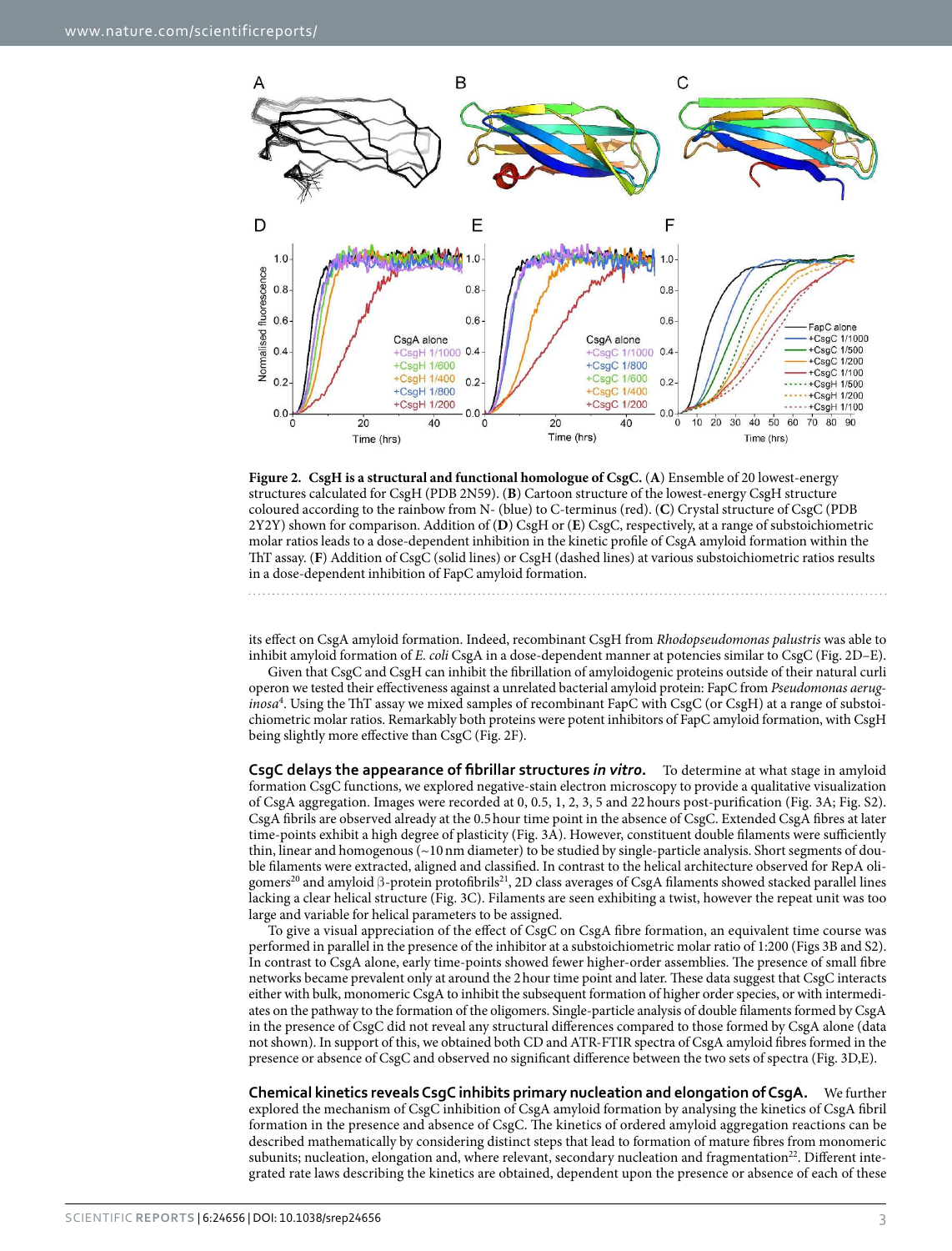| NMR and Refinement statistics for CsgH<br><b>NMR Distance and Dihedral Constraints</b> |                     |
|----------------------------------------------------------------------------------------|---------------------|
|                                                                                        |                     |
| <b>Total NOE</b>                                                                       | 1202                |
| Intra-residue                                                                          | 575                 |
| Inter-residue                                                                          | 627                 |
| Sequential $( i-j )=1$ )                                                               | 200                 |
| Medium range $( i-j ) < 4$ )                                                           | 54                  |
| Long range $( i-j ) > 5$ )                                                             | 373                 |
| Ambiguous Distance Constraints                                                         | 519                 |
| TALOS + Dihedral angle Restraints                                                      |                     |
| φ                                                                                      | 85                  |
| ψ                                                                                      | 85                  |
| <b>Structural Statistics</b>                                                           |                     |
| Violations (mean and SD)                                                               |                     |
| Distance constraints (Å)                                                               | $0.25 \pm 0.55$     |
| Dihedral angle constraints (°)                                                         | $0.5 \pm 0.6$       |
| Maximum dihedral angle violation (°)                                                   | 4.93                |
| <b>Energies</b>                                                                        |                     |
| Mean Constraint Violation Energy                                                       | $283 \pm 14.1$      |
| Mean amber energy                                                                      | $-2680 \pm 43.5$    |
| Maximum distance constraint violation (Å)                                              | $0.49 \pm 0.26$     |
| Mean deviations from idealized geometry                                                |                     |
| Bond length (Å)                                                                        | $0.0062 \pm 0.0002$ |
| Bond angle (°)                                                                         | $0.629 \pm 0.017$   |
| Average Pairwise rmsd (Å) (Residues 1-98)                                              |                     |
| Heavy                                                                                  | $1.01 \pm 0.10$     |
| Backbone                                                                               | $0.42 \pm 0.11$     |
| Ramachandran plot                                                                      |                     |
| % in most favoured regions                                                             | $94.5\% \pm 1.3\%$  |
| % in allowed regions                                                                   | $99.4\% \pm 0.6\%$  |
| % in disallowed regions                                                                | 0%                  |

**Table 1. Structural restraints and refinement statistics for CsgH.** The statistics shown are for the final ensemble of 20 structures. The error shown represents one standard deviation from the mean.

steps in the aggregation mechanism, as well as their possible saturation. These can then each be fitted globally to multiple ThT fluorescence curves for aggregation reactions, using our data analysis platform, AmyloFit<sup>22</sup>. The quality of these fits are compared, and if only one mechanism gives an accurate fit, then it is likely the correct one. The fits to the integrated rate law describing the correct mechanism will yield the monomer dependence and rate constants of the individual microscopic processes.

In the case of CsgA in isolation, unseeded aggregation experiments monitored by ThT fluorescence were performed. These data are well-described by a model that includes primary nucleation and elongation, but excludes secondary nucleation and fragmentation (see Supplementary Methods and Fig. S10). This provides strong evidence that secondary nucleation and fragmentation do not occur in CsgA aggregation.

Interestingly, we find that data from unseeded  $CsgA + CsgC$  experiments can be fitted to the same model, which shows that CsgC has a perturbative effect on CsgA aggregation, and does not change the underlying mechanism of aggregation. It furthermore suggests that CsgC is not depleted significantly during aggregation, i.e. its binding to aggregating CsgA species is reversible. We do, however, obtain different values of the combined  $k_{+}k_{n}$ nucleation-and-elongation rate constant at each CsgA/ CsgC ratio, which becomes increasingly inhibited as the relative concentration of CsgC increases (Fig. 4A).

In order to separate the relative effect of inhibition on nucleation and on elongation, additional experiments were performed in which CsgC was added to an aggregating CsgA reaction at various intermediate timepoints (Fig. 4B). The mathematical form of the kinetic model was then simplified, using the fact that primary nucleation is first-order in CsgA concentration under the experimental conditions used. A further mathematical analysis of the simplified model revealed a way to analyse these experiments to calculate accurate separated inhibition factors for nucleation and for elongation (see Supplementary Methods for full details). These data analyses revealed that CsgC induces a reduction in both the primary nucleation rate and the elongation rate (Fig. 4B, inset). At a CsgC:CsgA ratio of 1:400 the nucleation rate is reduced by a factor of approximately 2–4 times whereas elongation inhibition is approximately 1.2–2 times. This result is consistent with EM observations in which the appearance of fibrillar structures is delayed by CsgC. Considering the low molar ratio of CsgC used, we therefore conclude that CsgC perturbs CsgA nucleation by inhibiting the formation of some low-concentration intermediate species along the aggregation pathway.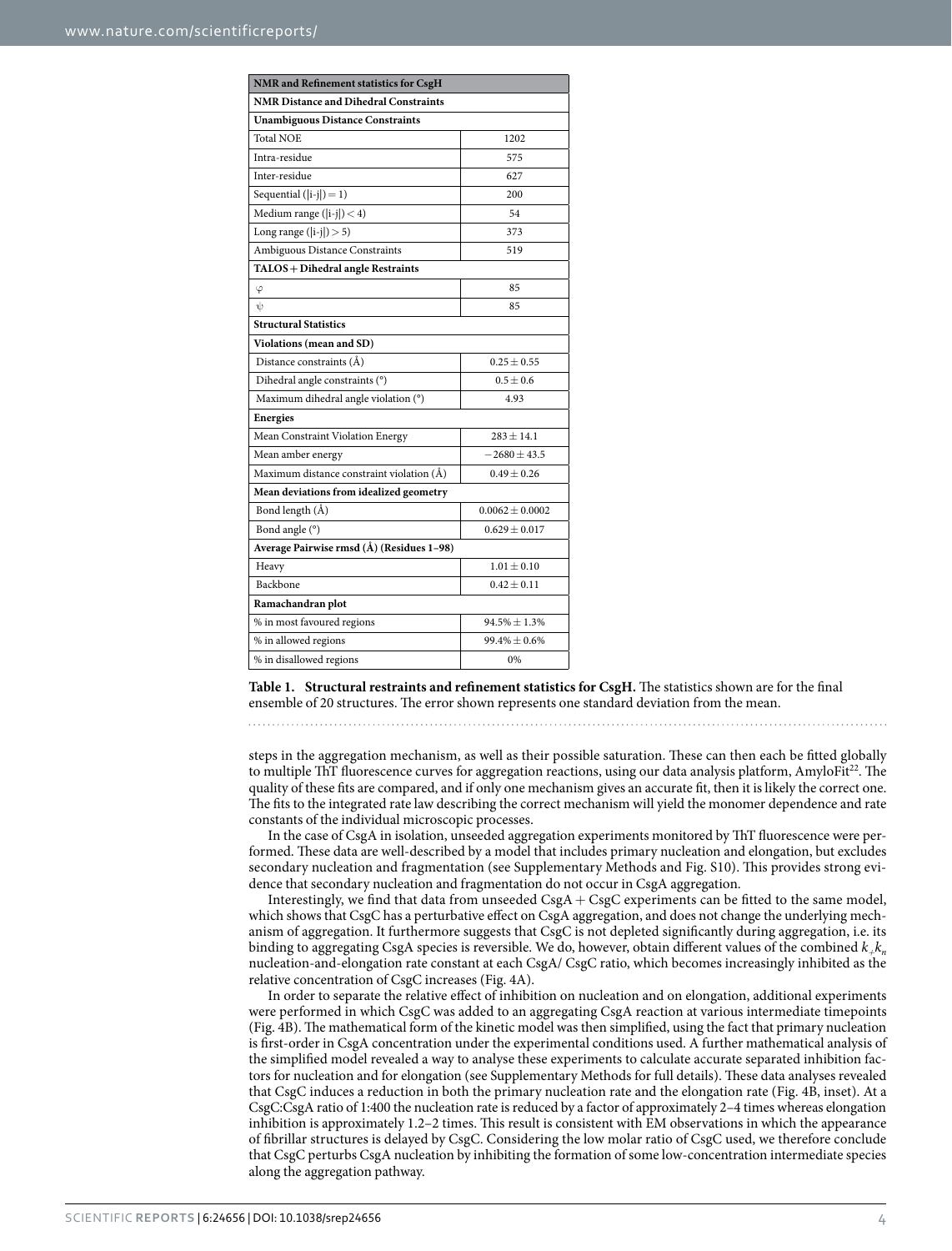

**Figure 3. Negative stain EM images documenting a time-course for nucleating fibres.** Representative images from (**A**) CsgA and (**B**) CsgA + CsgC fibre formation are shown. CsgC was added at a substoichiometric ratio of 1:200. Time points for 0, 0.5, 2, 5 and 22 hours are shown (see additional. Scale bar = 200 nm. Additional examples for each time point are shown in Figs S2 and S4. (**C**) 2D Class average and corresponding raw images for CsgA double filament architecture. Scale bar, 16 nm. Panels (**D,E**) show ATR-FTIR and CD spectra, respectively, of CsgA fibres grown for 24 hrs in the absence or presence of CsgC (200:1 molar ratio).



**Figure 4. Kinetic analysis of the effect of CsgC on CsgA amyloid formation.** (**A**) Addition of CsgC at a range of substoichiometric ratios results in progressive inhibition of CsgA, which was fitted to a nucleation-elongation model [cite Nat Prot]. The change in  $k + kn$  with inhibitor concentation is shown inset. (**B**) Addition of CsgC 1:400 at timepoints indicated by legend (in hours). The series truncated at these timepoints can be treated as seeded assays and fitted to a seeded nucleation-elongation model. This allows for the relative contributions of inhibition of nucleation and of elongation to the overall inhibition of  $k + kn$  to be separated. This clearly demonstrates a primary inhibitory effect on nucleation with a smaller effect on elongation.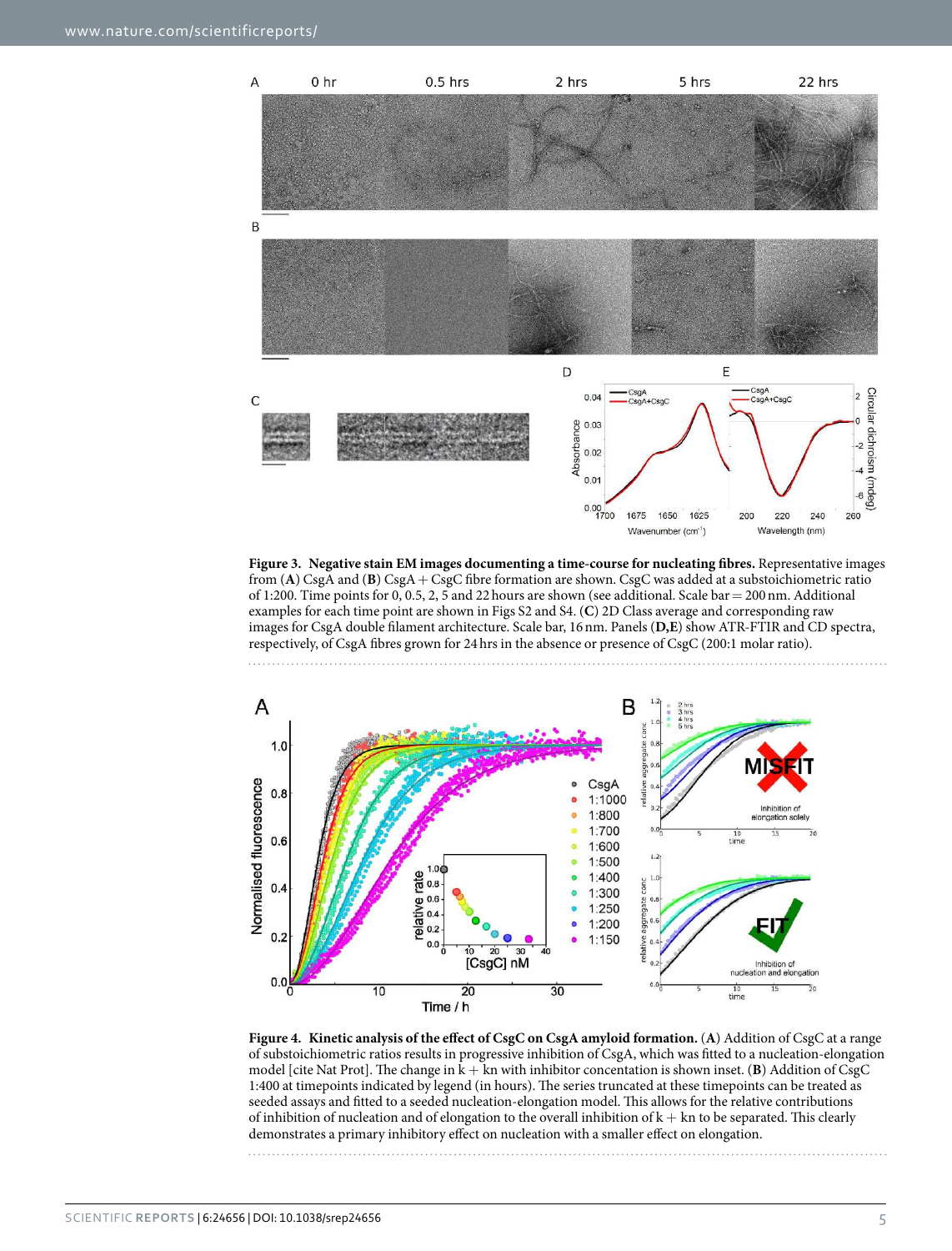**CsgC affects the conformational distribution CsgA within early, disordered ensembles.** In combination with previous results<sup>18,23</sup>, our findings suggest that CsgC interacts transiently with CsgA at an early point in its transition to amyloid. We investigated the general structure of CsgA during these early stages, and establish what differences are induced by CsgC. Firstly, we compared <sup>1</sup>H-NMR spectra of freshly-purified CsgA in the absence or presence of CsgC (200:1 molar ratio). As shown previously, CsgC does not induce any substantial folding of CsgA, however it seems to on the have a small effect average, disordered ensemble structure as evidenced by small peak shifts and sharpening of their linewidths (Fig. S3A).

Next we used ATR-FTIR to discover if CsgC influences the secondary structure profile of CsgA. Using freshly-purified samples of 40 uM CsgA and a 1:200 molar ratio of CsgC:CsgA we collected Amide-I band spectra (Fig. S3B). One explanation for the ATR-FTIR data is that CsgC induces minor alterations in the average CsgA structure as the broad peak centred at ~1650 cm<sup>−</sup><sup>1</sup> representing disordered polypeptide is shifted in the CsgA + CsgC sample. Although this scenario consistent with the NMR data and these data were taken at a very early time point, there may also be a contribution to these ATR-FTIR spectra from oligomeric species with β structure, which would be lower when CsgC is present.

Finally, we explored the overall hydrodynamic state of CsgA at its earliest stages post-purification. Since we postulate that CsgC inhibits nucleation by diverting CsgA from aggregation-prone conformations, we might expect purified CsgA to be more monodisperse in the presence of CsgC. We used SEC-MALS to test this idea (Fig. S3C). During gel filtration, the main CsgA peak displayed an initial shoulder, for which the molecular weight calculation reports the presence of low-population species larger than a monomer. Conversely, when inhibited by CsgC, CsgA eluted as a more monodisperse, monomeric species. We also used pulsed field gradient (PFG)-NMR to measure the diffusion constant of CsgA in the absence and presence of CsgC (at a 200:1 molar ratio). When mixed with CsgC, the self-diffusion coefficient (D) of CsgA  $1.13 \times 10^{-10}$  m<sup>2</sup>/s. In isolation, this value decreased slightly to  $1.03 \times 10^{-10}$  m<sup>2</sup>/s. This trend is consistent with the above findings as, in the presence of CsgC, bulk CsgA diffuses faster, i.e. as more freely diffusing species.

**Electrostatic effects dominate CsgA-CsgC interactions.** 2D <sup>1</sup>H-<sup>15</sup>N NMR spectra of 20 μM CsgC or CsgH in the presence of a 3-fold excess of CsgA display a subtle chemical shift and linewidth perturbations for a few specific peaks, which likely indicates a weak and low population interaction with CsgA (Fig. S4). Although these shifts do not group tightly into a binding surface, they decorate the perimeter of the  $\beta$ 4- $\beta$ 5 edge of CsgH. As the NMR titration required much higher CsgA concentrations and inhibitor ratios than normally used in amyloid formation assays, and coupled with the sensitivity of amyloid kinetics to monomer concentrations and liquid interfaces, we reverted to site-directed mutagenesis and the ThT fluorescence assay to elucidate the recognition determinants between CsgA and CsgC (or CsgH). Guided by the general localisation of NMR perturbation we initially targeted highly-conserved, surface-exposed residues, however we also made simultaneous surface mutations within individual β-strands to alter more dramatically the chemical environment. Mutated CsgCs were checked by 1D NMR to confirm that the surface mutations did not affect overall folding (Fig. S4B).

The most dramatic loss of potency were observed in CsgC mutants in which a positively charged side-chain was switched to a negatively charge one or where negative charge was introduced (see Fig. 5A). We observed a loss of potency for two other charge-related CsgC mutants, whereas point mutations that do not involve charge had no significant effect on CsgC activity (Fig. S4A,B). We also tested the least potent CsgC mutants against FapC amyloid formation in the ThT assay. Once again, interference with charged side-chains had a detrimental effect on inhibition (Fig. S5C). Rather surprisingly, mutation of conserved CXC motif (C37S mutant) or kink-inducing proline residue (P29) within the 2<sup>nd</sup> β-strand had little effect on potency in this assay (Fig. S5B).

The mutations that caused the severest loss of potency in CsgC are grouped on the protein surface and decorate the perimeter of the β4-β5 edge (Fig. 5C). Two charge mutations that little effect on CsgC inhibition (E30H and D93S) are distance from this edge of the β -sandwich. We probed further for functionally-relevant surface regions by testing CsgC mutants in which 2–3 adjacent, surface-exposed residues along a β -strand were mutated. This shotgun approach revealed that strand 2 and N-terminal half of strand 3 are important to CsgC function whereas strands 1, 6 and 7 and the disordered C-terminus are not (Fig. S6). The common feature associated with every deleterious mutation is that the side-chains are all charged, thus electrostatic interactions appear to be important to the recognition of CsgC by CsgA. The electrostatic surface of CsgC shows that the two β -sheets display a patch of opposite polarity, with the larger β -sheet being mainly positively-charged (Fig. 5E). This general pattern is also conserved in the electrostatic surface of CsgH (Fig. 5F). Guided by our experience with CsgC mutants and our observation of conserved electrostatic potential in CsgH, we constructed a set of mutations in CsgH and tested their potency in the ThT assay against CsgA. Once again, by switching charge polarity at single or multiple sites we observed dramatic loss in potencies (Fig. 5B).

A general conservation of positive charge on the β -sheet surface is seen in many other CsgC and CsgH homologues (Fig. S7). Interestingly we noticed that the closely-related CsgC homologue from Salmonella typhimurium (AgfC, 71% sequence identity) displayed a less well-pronounced positively-charged patch, and that three basic residues (each critical for potency within CsgC) were replaced by glutamine within AgfC (R40, K57 and K60). AgfC is unusual in that its pI is only 0.5 units above CsgA/AgfA subunits, whereas for both CsgH and CsgC the pIs are >2 units higher. We therefore hypothesised that AgfC would be less potent inhibitor of E. coli CsgA than its cognate inhibitor CsgC. We expressed AgfC in recombinant form using the same construct design as for CsgC and confirmed it was properly folded by NMR and CD spectroscopy (Fig. S8). Despite its high overall sequence similarity, AgfC was significantly worse than CsgC at inhibiting CsgA and FapC amyloid formation, which is in full agreement with our predictions based on electrostatic considerations (Fig. S8). To probe the specificity of the inhibition further, we have tested whether several unrelated protein could inhibit CsgA amyloid formation. Two examples were chosen; E. coli maltose binding protein (MBP) which has a low pI but reported periplasmic chaperone activity, and an unrelated highly basic protein DfsB from Paenibacillus dendritiformis<sup>24</sup>. MBP had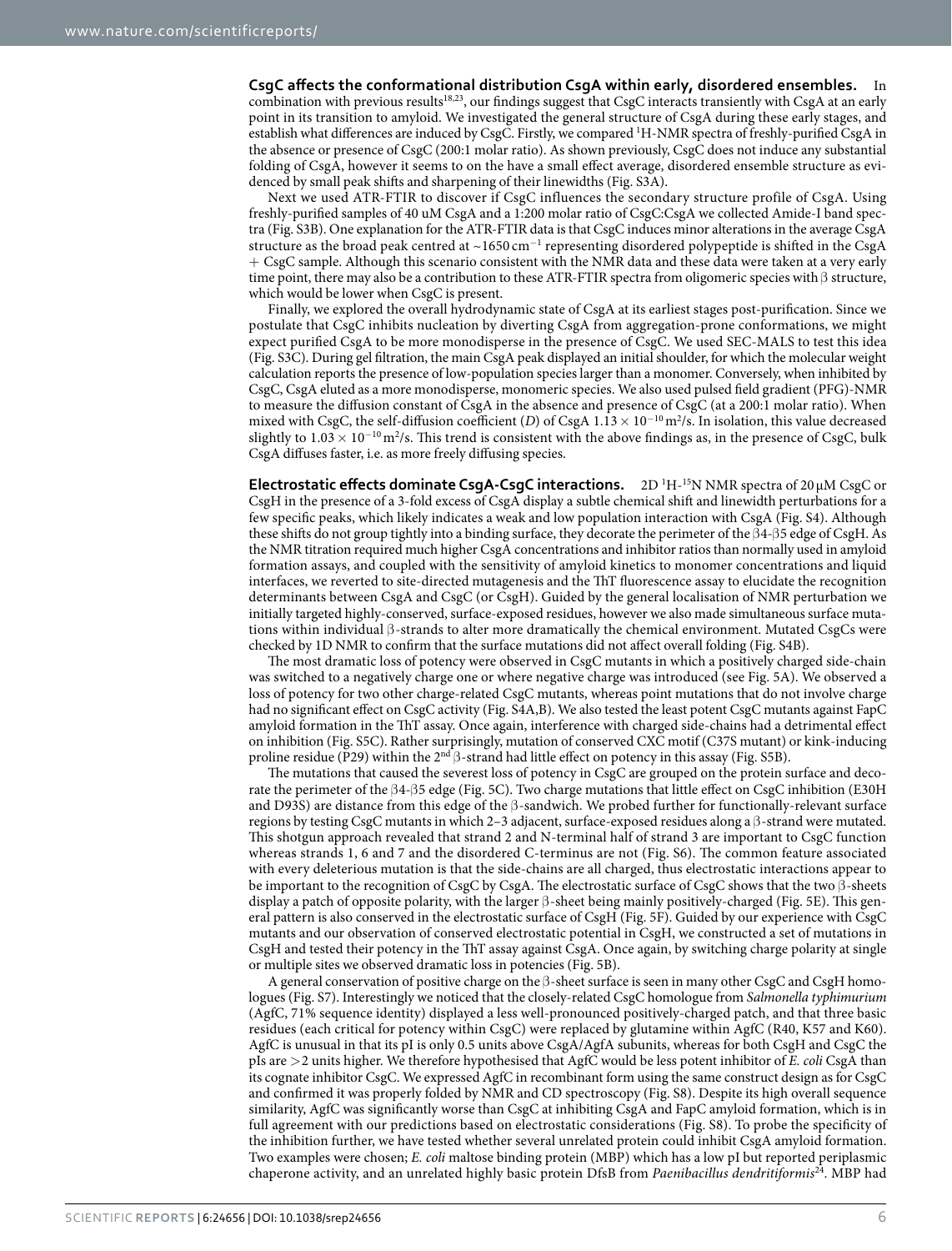



no inhibitory effect on CsgA aggregation, where DfsB did show a modest inhibitory effect, but nowhere near as potent as CsgC/H. Taken together this not only highlights the major influence of positive charge in mechanism of inhibiting CsgA amyloid, but also a role for electrostatic complementarity in CsgC specificity (Fig. S9).

**The inhibitory effect of CsgC is dependent on ionic strength.** We continued to explore the hypothesis that the inhibitory function of CsgC is electrostatically-driven by measuring the potency of CsgC in solutions of increasing ionic strength, which would be predicted to have a negative effect. Addition of NaCl to samples containing CsgA alone resulted in a mild dose-dependent increase in t<sub>1/2</sub> (the time when fluorescence =  $0.5 \times F_{\text{max}}$ ) and a significant decrease in F<sub>max</sub> (Figs 6A and S9). The fact that CsgA takes longer to reach the plateau with increasing ionic strength suggests that charge-charge interactions play a role in amyloid formation. Remarkably, we found that the potency of CsgC was also reduced as the NaCl concentration was increased. At 50 and 100 mM NaCl CsgC was slightly less potent, however between 200–500 mM its ability to inhibit CsgA decreased sharply until it had little effect (Fig. 6B). The marked electrostatic screening of CsgC inhibitory potency suggest a key role for electrostatic interactions, likely in driving encounters between CsgC and CsgA.

#### **Discussion**

Almost a decade ago it was reported that Salmonella produces different amyloid fibres when its csgC gene (agfC) is deleted<sup>25</sup>. For many years the role of CsgC with curli biogenesis remained obscure. Its apparent restriction to Enterobacteria, its low concentration in the periplasm, and a lack of a striking deletion phenotype caused it to receive much less attention than other proteins of the curli system.

While CsgC has been shown to be a potent inhibitor of CsgA amyloid formation, the mechanism by which it acts has remained unknown18,23. The discovery of CsgH, a novel curli-associated protein from α -proteobacteria, and the subsequent solution structure described here reveal that although the amino acid residue sequences of CsgC and CsgH are dissimilar (< 20% identity), their structures are remarkably alike. A wider search for CsgCand CsgH-like proteins revealed at least another distinct clade in Pseudomonas. Despite the large differences in sequence to CsgC, R. palustris CsgH is also potent inhibitor of amyloid formation by E. coli CsgA. This is all the more remarkable when one considers the fact that a single point mutation in CsgC (e.g. K74E) is able to reduce its potency dramatically, and that a much closer functional homologue from Salmonella (AgfC) is similarly ineffective.

One of the most striking observations in this work is the central role of charge to the anti-amyloidogenesis mechanisms of both CsgC and CsgH. Electrostatic charge has been shown previously to affect the ability of amyloid subunits themselves to self-polymerise<sup>26</sup>, thus modulating electrostatic encounters may provide a general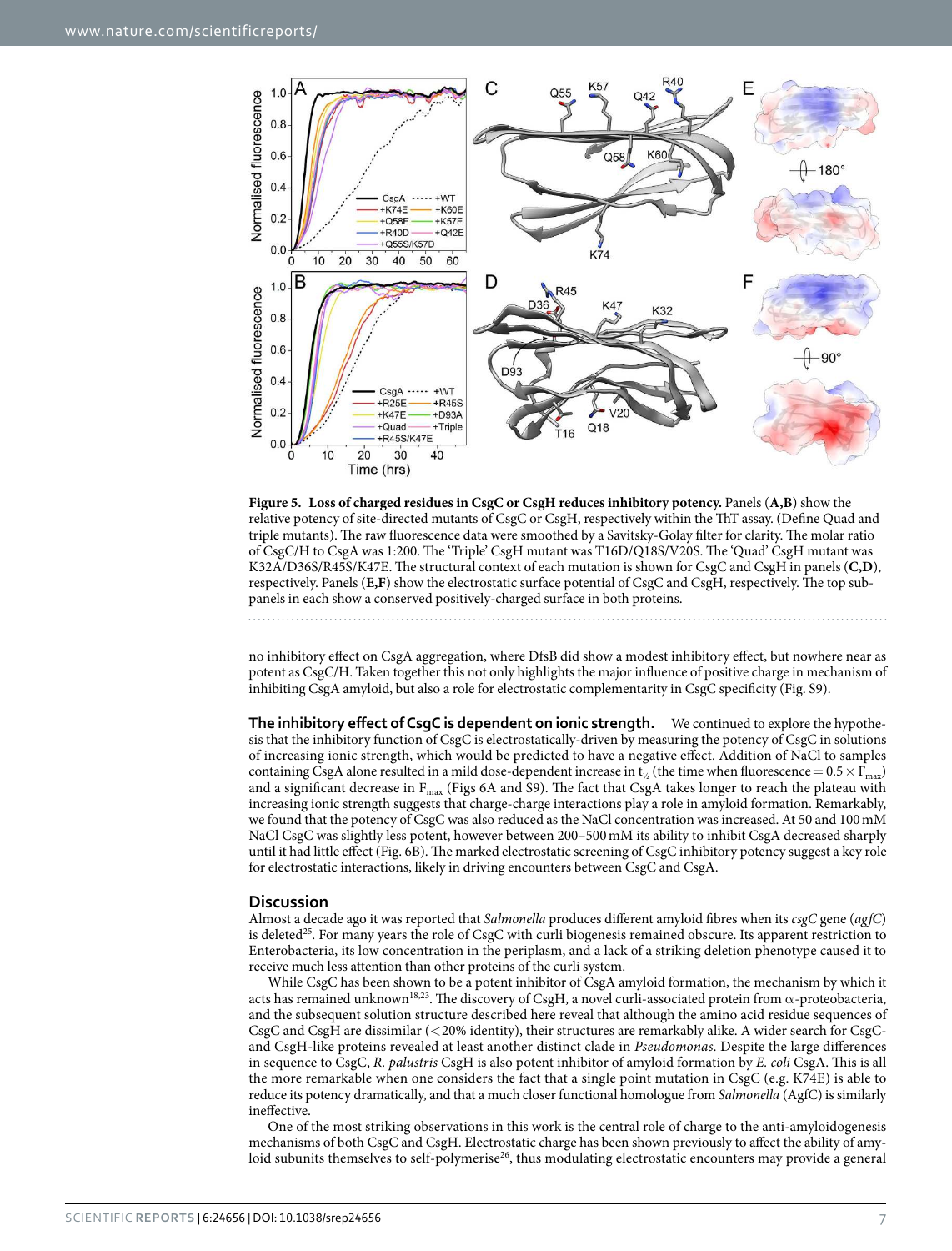



route to control amyloid. It is worth noting the pI of CsgC/H homologues is on average two pH unit higher that the major curli subunit. Electrostatic attraction would accelerate the encounter between CsgC/H and its substrate CsgA, and potentially allow exposed  $\beta$ -strands (possible the  $\beta$ 4- $\beta$ 5 edge) to interact transiently with CsgA and divert it away from any productive amyloid-generating structures.

The high potency of CsgH against the curli amyloid formation and shared electrostatic properties with CsgC suggests a common mode of action. CsgC/H could compete with CsgA monomers for the growing end of amyloid fibril as these are present at only at very low concentrations relative to bulk CsgA. However, the lack of high affinity interaction between any CsgA species and CsgC/H and no evidence of CsgC depletion during amyloid formation suggest that the capping of fibril ends is unlikely, Furthermore, EM observations of CsgA show that the formation of extensive fibrillar networks is delayed in the presence of the inhibitor, which points to CsgC acting primarily at stage prior to the formation of high order fiber species. If CsgC only inhibited elongation then an overall reduction in fibre length should be observed, not solely a delay in their appearance. Consistent with this observation, the global fitting of CsgA amyloid formation kinetics established that CsgC also functions at an early stage, inhibiting the primary nucleation rate with a subsequent smaller effect on elongation (the ratio is approximately 3:2 for the inhibition of nucleation versus elongation). This also rules out a significant depletion of CsgC during the course of the aggregation reaction. We therefore propose that a highly transient interaction occurs with either with an aggregation competent conformation of CsgA or an oligomeric species that represents a key intermediate en route to fibril formation and extension. Our studies also suggest CsgC does not induce any significant degree of secondary structure or multimeric state in CsgA, but increases the conformational distribution of its disordered ensemble.

We speculate that the precursors of the major nucleating species on the pathway to curli amyloid (CsgA\*) manifest themselves as soluble, dynamically-fluctuating, monomeric species, in which the free energy landscape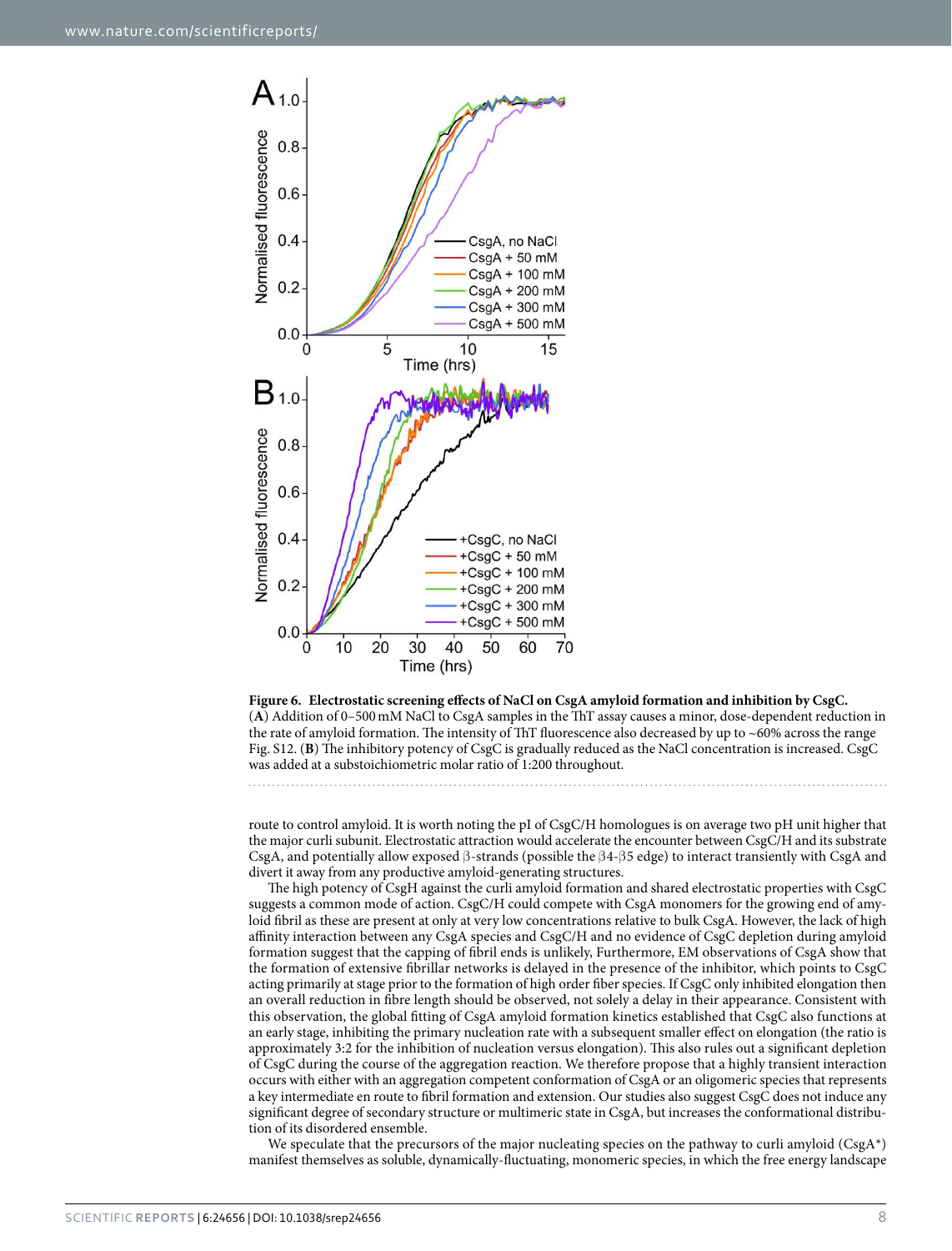

**Figure 7. General model that describes inhibition of CsgA by CsgC.** The top panel indicates the general folding pathway for CsgA from disordered states via a key nucleation-competent intermediate (CsgA\*) that productively multimerises and matures into amyloid fibrils. Although drawn as a monomer, CsgA\* may be an oligomer. Fibril ends also capture appropriately structured monomers. Our data are consistent with a model whereby CsgC interacts with disordered monomers or CsgA\* to prevent nucleation, effectively increasing the activation energy ( $E_{act}$ ) required to form CsgA\*. Within the cell (lower panel) this interaction prevents CsgA\* formation and keeps CsgA in state readily picked up by CsgE for secretion through CsgG.

is shallow with a large number of conformations associated with energy minima and small barriers between them (Fig. 7). CsgC-like inhibitors act either by diverting bulk CsgA away from forming CsgA\* or by interfering with another species on the nucleation pathway. The lack of the observation of a high-affinity interaction between CsgC and CsgA indicates these are very transient encounters and low-population species. We show that electrostatic attraction drives this encounter which in turn stabilises the disordered ensemble likely through a conformational expansion. This proposed mechanism for CsgC inhibition is akin to that observed for certain types of entropy-driven interactions with disordered proteins. In such examples the presence of the ligand causes enhanced flexibility in the polypeptide, which results in an entropic expansion with an increased number of states becoming accessible<sup>27</sup>. Electrostatic charge has been shown previously to affect the potency of amyloid inhibitors, or the ability of the subunits themselves to self-polymerise<sup>26,28-30</sup>. Thus the electrostatic mechanism of amyloid inhibition described here may represent a more general route to controlling amyloid formation.

In the biological context of curli biogenesis, the role of CsgC is likely to maintain CsgA in a secretion-competent conformation within the periplasm (Fig. 7). Recent structures of the curli secretion channel CsgG shows that it is only large enough to capture a monomer of CsgA31–33. The conformational restriction imposed by this capture drives secretion of CsgA via an entropy-driven transport mechanism. Clearly, the presentation of CsgA to the CsgG-CsgE secretion complex is likely to be important for its subsequent diffusion through the pore. The ability of CsgC to inhibit the first stages of amyloid formation – nucleation – and maintain a disordered and dynamic ensemble is consistent with its physiological role within the bacteria. Kinetic stabilization of the disordered ensemble would enable the CsgG-CsgE complex to efficiently recruit monomeric CsgA and perform secretion. Given the potency of CsgC against general amyloid formation it is conceivable that organisms may secrete CsgC-like factors to purposely inhibit the formation of amyloid by a competitive species.

#### **Methods**

**Expression & purification of CsgA.** The gene encoding the mature form of CsgA (residues 22–151) was amplified by PCR from E. coli BL21 (DE3) genomic DNA and ligated into pET28a using NcoI/XhoI sites. CsgA was expressed and purified as described<sup>34</sup>, with minor modifications as described in Supplementary Material.

**CsgH expression and purification.** The csgH gene from Rhodopseudomonas palustris strain DX-1 was codon-optimised and synthesised by GeneArt (Life Technologies). From sequence/structural comparison with CsgC, we expressed a CsgH construct starting at residue 10. The gene was ligated into pET28 in frame with a C-terminal His tag. CsgH was expressed in E. coli SHuffle T7 Express cells (NEB) by growth in LB medium at 37 °C until the OD<sub>600</sub> reached 0.8 units. Expression was induced at 30 °C by addition of 0.5 mM IPTG. The cells were lysed and clarified by centrifugation at 17,000 rpm for 45 min. Supernatants were purified using Ni-NTA Superflow chromatography (Qiagen). The eluate was gel filtered using a Superdex 75 16/60 size exclusion column (GE Healthcare) equilibrated in 10 mM MES pH 6.5, 0.1 M NaCl.

CsgC and AgfC expression and purification. CsgC<sub>9-110</sub> with a C-terminal hexahistidine tag was expressed and purified as described previously<sup>23</sup>. An equivalent construct encoding mature AgfC was also created. The final purification stage of gel filtration was performed in 10 mM Tris-HCl, 100 mM NaCl, pH 8.0.

FapC expression and purification. FapC was produced as described previously<sup>4</sup>. For a full description of the methodology see Supplementary Materials.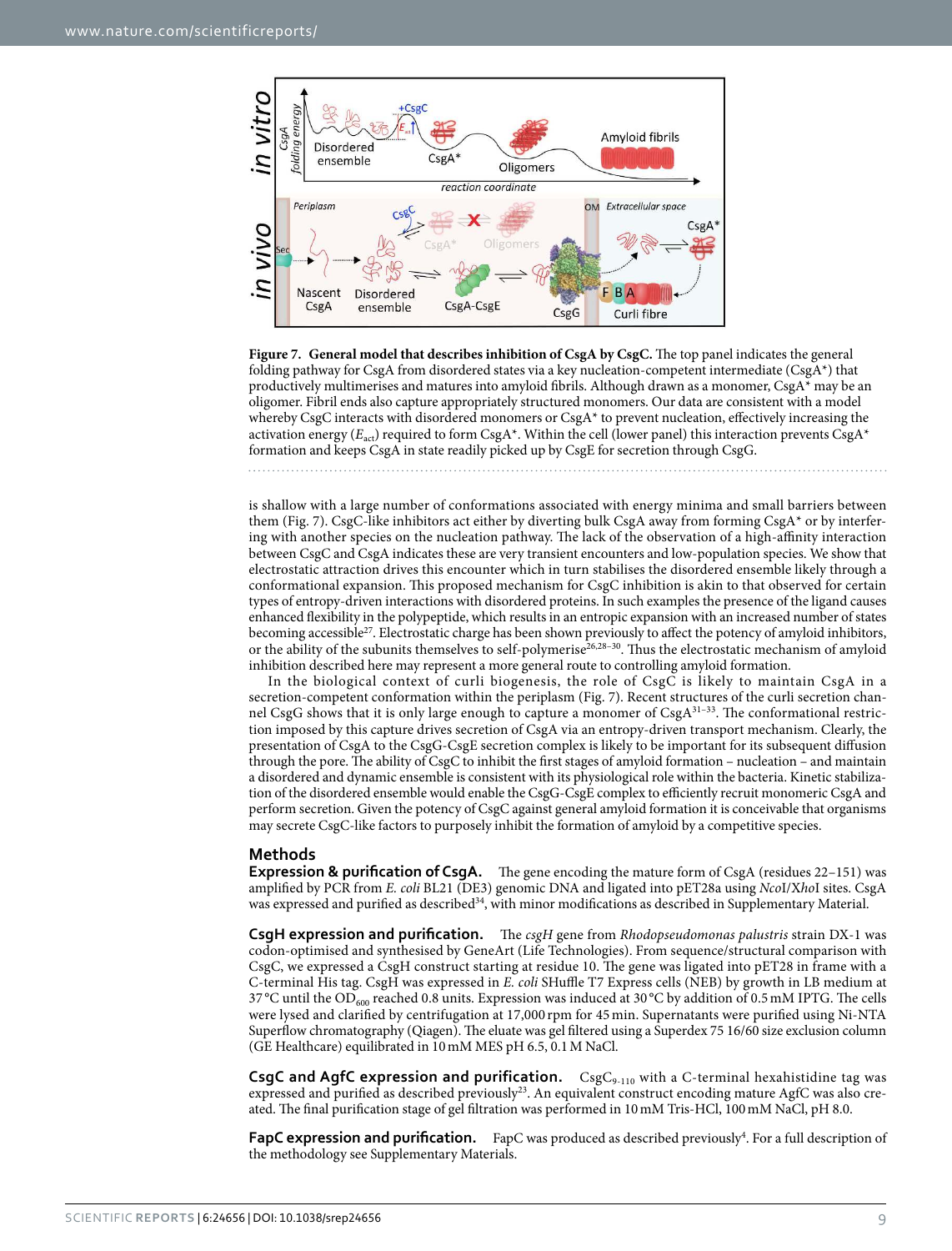**Structure determination of CsqH.** The solution structure of CsgH was solved by standard NMR methods and a combination of manual and automatic assignment. For a full description of the methods used see Supplementary Materials. The coordinates of CsgH were deposited in the Protein Data Bank as accession number 2N59.

**Mutagenesis.** Single- and multiple-residue mutants of CsgC, CsgH and CsgA were created using the Q5 Site-Directed Mutagenesis kit (NEB). The expression and purification of site-directed mutants followed the same procedure as wild-type protein. The folding status of each mutant was verified by 1D proton NMR spectroscopy.

**CsgA tht assay.** ThT assays were performed as described previously18, using 5 μM CsgA in a buffer containing 50 mM KPO<sup>4</sup> , 5.5 μM ThT, pH 7.4. Inhibitor proteins were added at substoichiometric ratios between 1:100 and 1:1000 from a 5 μM stock. Protein samples (100 μL) were aliquoted into a 96-well plate (Corning, Cat. No. 3881) and sealed with aluminium tape (Costar Cat. No. 6570). Fluorescence measurements at 25 °C were performed using SpectraMax M3e or  $i3\times$  (Molecular Devices) plate readers with excitation at 438 nm, emission at 495 nm, and a wavelength cut-off at 455 nm. Readings were taken every 15 min and the plate was shaken for 10 sec prior to each reading. Replicate data ( $n \ge 3$ ) were averaged and normalised to between 0 and 1.

**FapC tht assay.** Purified FapC was diluted in to 75 μM using ice-cold FapC Assay Buffer. Thioflavin T was added to 40 μM from a 1 mM stock in ethanol. Aliquots of FapC + ThT were transferred to individual microtubes and mixed with varying amounts of inhibitor protein (CsgC, CsgH, AgfC or mutants thereof). A 96-well plate was loaded with 145 μL of sample per well and sealed with foil-backed tape. Fluorescence measurements were obtained every 10 minutes over a 72 hour period under quiescent conditions at 37 °C using a SpectraMax i3× machine. Fluorescence excitation and emission were set to 438 and 480 nm, respectively.

**Kinetic fitting of ThT data.** ThT assay data for the addition of CsgC at a range of substoichiometric ratios were fitted simulutaneously to a general kinetic model<sup>22,24</sup>. Additions of CsgC 1:400 at timepoints were treated as seeded assays and fitted to a seeded saturated-elongation model to separate relative contributions of nucleation and of elongation to the inhibition.

**Negative stain electron Microscopy.** CsgA at 35 μM was incubated in Eppendorf tubes at 25 °C with or without CsgC (200:1 molar ratio). Aliquots were taken at 0, 0.5, 1, 2, 3, 5, and 22 hours. For each time point, 10 μL of sample was applied to glow-discharged carbon-coated copper grids and incubated for 2 min before negative staining with 2% uranyl acetate. Samples were imaged at 30,000 × on either a Tecnai 12 (FEI) or Tecnai G2 Spirit (FEI) microscope operated at 120 kV. Images were recorded on a 2k TemCam F216 (TVIPS) and an Eagle 2k CCD (FEI) camera (pixel sizes of 4.48 and 7.31 Å/pixel, respectively). For a description of single-particle analyses see Supplementary Materials.

**Biophysical measurements.** For details of 1D proton NMR, PFG-NMR, SEC-MALS and ATR-FTIR measurements please refer to Supplementary Materials.

#### **References**

- 1. Bucciantini, M. et al. Inherent toxicity of aggregates implies a common mechanism for protein misfolding diseases. Nature **416,** 507–511 (2002).
- 2. Blanco, L. P., Evans, M. L., Smith, D. R., Badtke, M. P. & Chapman, M. R. Diversity, biogenesis and function of microbial amyloids. Trends Microbiol. **20,** 66–73 (2012).
- 3. Maji, S. K. et al. Functional amyloids as natural storage of peptide hormones in pituitary secretory granules. Science **325,** 328–332 (2009).
- 4. Dueholm, M. S. et al. Functional amyloid in Pseudomonas. Mol. Microbiol. **77,** 1009–1020 (2010).
- 5. Olsen, A., Jonsson, A. & Normark, S. Fibronectin binding mediated by a novel class of surface organelles on Escherichia coli. Nature **338,** 652–655 (1989).
- 6. Romero, D., Aguilar, C., Losick, R. & Kolter, R. Amyloid fibers provide structural integrity to Bacillus subtilis biofilms. Proc. Natl. Acad. Sci. USA **107,** 2230–2234 (2010).
- 7. Patino, M. M., Liu, J. J., Glover, J. R. & Lindquist, S. Support for the prion hypothesis for inheritance of a phenotypic trait in yeast. Science **273,** 622–626 (1996).
- 8. Kenney, J. M., Knight, D., Wise, M. J. & Vollrath, F. Amyloidogenic nature of spider silk. Eur. J. Biochem. **269,** 4159–4163 (2002).
- 9. Fowler, D. M. et al. Functional amyloid formation within mammalian tissue. Plos Biology **4,** 100–107 (2006).
- 10. Soragni, A. et al. Toxicity of eosinophil MBP is repressed by intracellular crystallization and promoted by extracellular aggregation. Mol. Cell **57,** 1011–1021 (2015).
- 11. Nguyen, P. Q., Botyanszki, Z., Tay, P. K. & Joshi, N. S. Programmable biofilm-based materials from engineered curli nanofibres. Nat. Commun. **5,** 4945 (2014).
- 12. Dueholm, M. S., Albertsen, M., Otzen, D. & Nielsen, P. H. Curli functional amyloid systems are phylogenetically widespread and display large diversity in operon and protein structure. PLoS One **7,** e51274 (2012).
- 13. Evans, M. L. & Chapman, M. R. Curli biogenesis: order out of disorder. Biochim. Biophys. Acta **1843,** 1551–1558 (2014).
- 14. Tian, P. et al. Structure of a functional amyloid protein subunit computed using sequence variation. J. Am. Chem. Soc. **137,** 22–25 (2015).
- 15. Chapman, M. R. et al. Role of Escherichia coli curli operons in directing amyloid fiber formation. Science **295,** 851–855 (2002).
- 16. Nenninger, A. A. et al. CsgE is a curli secretion specificity factor that prevents amyloid fibre aggregation. Mol. Microbiol. **81,** 486–499 (2011).
- 17. Nenninger, A. A., Robinson, L. S. & Hultgren, S. J. Localized and efficient curli nucleation requires the chaperone-like amyloid assembly protein CsgF. Proc. Natl. Acad. Sci. USA **106,** 900–905 (2009).
- 18. Evans, M. L. et al. The bacterial curli system possesses a potent and selective inhibitor of amyloid formation. Mol. Cell **57,** 445–455 (2015).
- 19. Haass, C. & Selkoe, D. J. Soluble protein oligomers in neurodegeneration: lessons from the Alzheimer's amyloid beta-peptide. Nat. Rev. Mol. Cell Biol. **8,** 101–112 (2007).